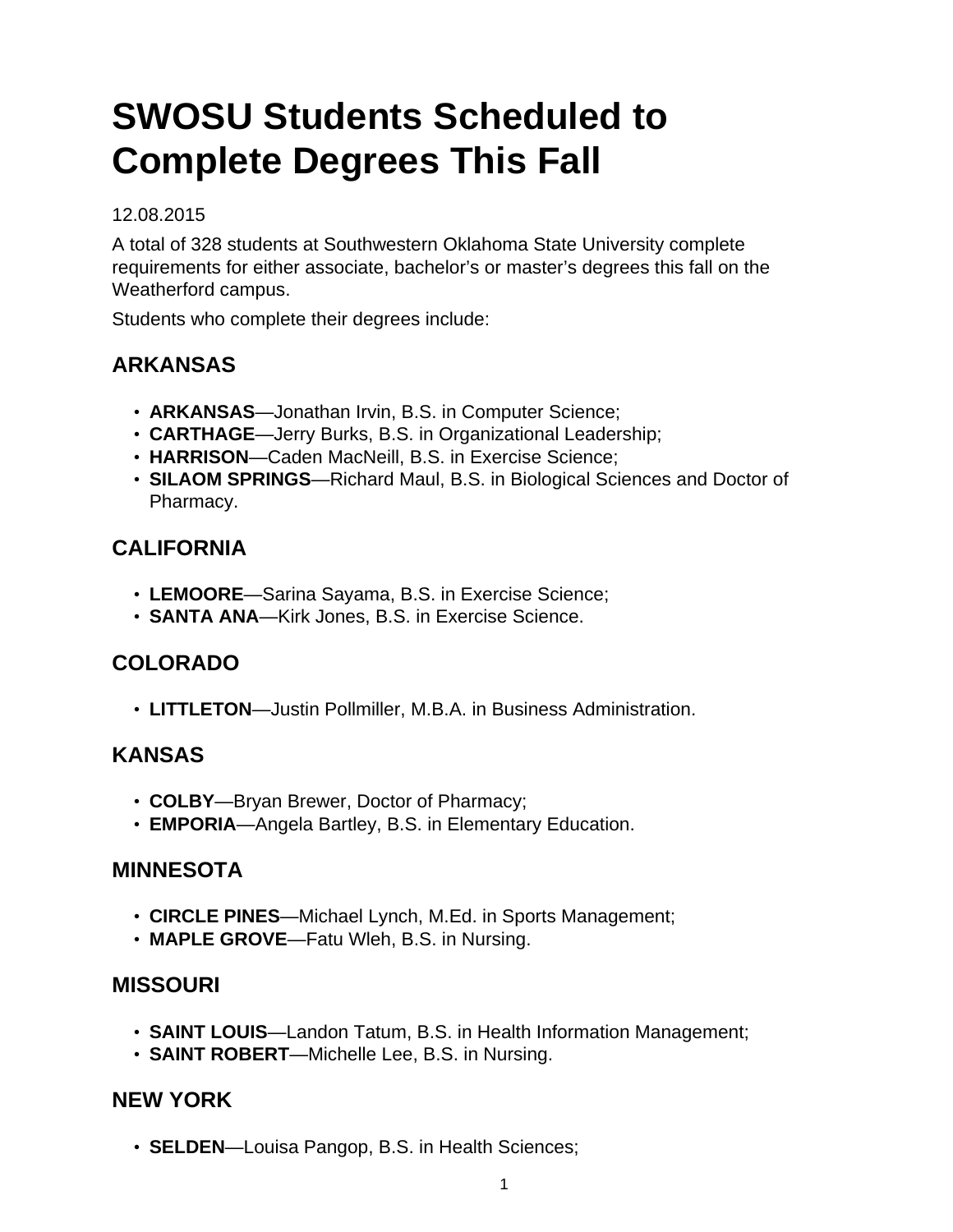• **STONE RIDGE**—Kara Jacobsen, M.ED. in Parks & Recreation Management.

# **OHIO**

• **LANCASTER**—Melissa Golobic, B.S. in Nursing.

# **OKLAHOMA**

- **ALEX**—Amanda Adams, B.S. in Computer Science; Rosalee Adams, B.S. in Computer Science; Isaac Byrne, M.ED. in Educational Administration;
- **ALTUS**—Ryan Allen, B.S. in Elementary Education; Gary Bearden, B.B.A. in Accounting and B.B.A. in Finance; Derrick Bull, B.S. in Health And Physical Education; Alison Clinton, B.S. in Early Childhood Education; Justin Davidson, B.A. in History Education; Amanda Hayes, M.ED. in School Counseling; Daniel Hernandez, B.S. in Mathematics and B.A. in Spanish; Courtney Madison, B.S. in Special Education; Justin O'Neil, B.A. in Interdisciplinary Studies; Jeannette Raasch, B.B.A. in Management; James Studdard, B.B.A. in Accounting; Brandon Ybarra, B.S. in Health And Physical Education;
- **AMBER**—Christina Brantley, B.S. in Nursing; Zachary Warner, B.S. in Health And Physical Education;
- **AMES**—Caila Parker, M.B.A. in Business Administration;
- **ANADARKO**—Savannah Kappelle, B.S. in Health Sciences;
- **APACHE**—Marcy Pye, M.S. in Healthcare Informatics & Information Management; Jimmy Shackelford, B.S. in Engineering Technology;
- **ARNETT**—Natalie Bennett, M.ED. in Reading Specialist;
- **ASHER**—Geoffrey Riddle, A.S. in Wildland Firefighting and B.S. in Parks And Recreation;
- **BARTLESVILLE**—Avosuahi Baiye, B.S. in Industrial Technology; Spence Rigdon, M.ED. in Educational Administration;
- **BEAVER**—Kaylee DeBose, M.B.A. in Business Administration;
- **BEGGS**—Tiffany Copeland, M.ED. in School Counseling; Matthew Mauldin, M.B.A. in Business Administration;
- **BINGER**—Carrie Compton, M.Ed. in School Psychometrist; Zachary House, M.Ed. in Educational Administration; Kayla Klassen, B.A. in English Education;
- **BIXBY**—Renee Davis, B.S. in Nursing;
- **BLAIR**—Cyrus Burks, B.S. in Industrial Technology;
- **BLANCHARD**—Paul Clark, B.A. in Interdisciplinary Studies; LeaAna Gallemore, B.S. in Nursing; Stephen Wood, B.S. in Nursing;
- **BRISTOW**—Donna Stivers, B.S. in Nursing;
- **BROKEN ARROW**—Sarah Cook, B.S. in Nursing; Sang Huynh, Doctor of Pharmacy; Alison Murlin, B.S. in Nursing; Lau Nguyen, B.S. in Biological Sciences; Caitlin Shannon, Doctor of Pharmacy; Jamesa Williams, B.S. in Nursing;
- **BURNS FLAT**—Sarah Harper, M.B.A. in Business Administration;
- **CALUMET**—Jordan Tech, B.B.A. in Marketing;
- **CANUTE**—Greta Cox, B.S. in Special Education;
- **CARTER**—Kyrie Helling, B.B.A. in Accounting;
- **CHEYENNE**—Samuel Maddux, B.S. in Computer Science; Randa Tracy, B.B.A. in Accounting;
- **CHICKASHA**—Angela Morgan, M.ED. in Educational Administration;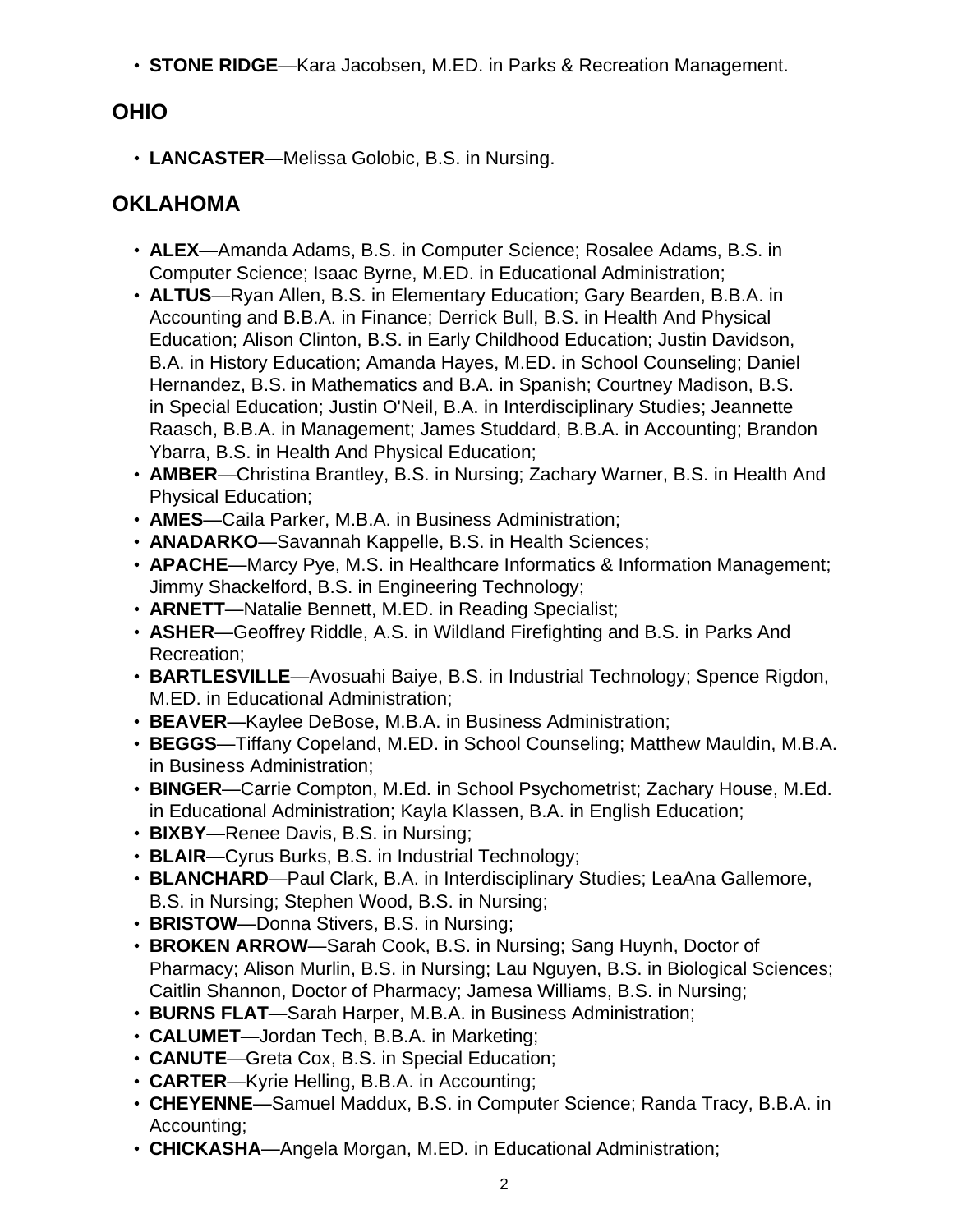- **CHOCTAW**—Crystal Davis, Doctor of Pharmacy; Casie Richardson, B.B.A. in Accounting; Matthew Richardson, B.A. in Criminal Justice; John Williams, B.S. in Natural Sciences Education;
- **CLAREMORE**—Molly Green, B.S. in Nursing; Nicholas Purtell, B.A. in Chemistry;
- **CLEVELAND**—Jeremy McKinney, M.Ed. in Educational Administration;
- **CLINTON**—Colby Challis, A.S. in Wildland Firefighting and Doctor of Pharmacy; Natasha Jefferson, M.ED. in Early Childhood Development; Neema Kapadia, M.S. in Healthcare Informatics & Information Management; Kaylee Mayfield, Bachelor of Music Performance (Vocal); Annette Nowlin, A.S. in Cheyenne Arapaho Tribal College-General Studies; Griffin Steele, B.B.A. in Marketing; Danyal Walters, B.S. in Early Childhood Education;
- **COMANCHE**—Brandi Brock, B.B.A. in Finance;
- **CORDELL**—Tucker Blackburn, B.S. in Park and Wildlife Law; Elaina Cameron, B.B.A. in Management; Haley Larsen, B.S. in Health Sciences;
- **CORN**—Saira Marrufo Quinones, B.A. in Spanish and B.S. in Early Childhood Education;
- **CUSHING**—Andrea Bruce, M.ED. in School Counseling;
- **CUSTER CITY**—Aileen Aiello, B.S. in Psychology; Steven Cornell, M.ED. in Parks & Recreation Management;
- **DEL CITY**—Suzann Leskela, Doctor of Pharmacy;
- **DEVOL**—Jacob Beard, Doctor of Pharmacy;
- **DEWEY**—Staci Bankston, M.ED. in Educational Administration; Christopher Revard, M.ED. in Educational Administration; Travis Ruble, M.ED. in Educational Administration; Joshua Stowe, M.ED. in Educational Administration;
- **DUKE**—Monica Claussen, M.ED. in School Counseling; Kevin Rice, B.B.A. in Finance;
- **DUNCAN**—Tiffany Murray, B.S. in Elementary Education;
- **DURANT**—Lauren Rodriguez, Doctor of Pharmacy;
- **DURHAM**—Kelah Watson, B.A. in Interdisciplinary Studies;
- **EAKLY**—Whitini Root, B.S. in Elementary Education;
- **EDMOND**—Kati Beisel, M.S. in Management; Emily Belz, Bachelor of Fine Arts in Graphic Design; Kathleen Brown, B.S. in Nursing; Samantha Caudle, Doctor of Pharmacy; Angela Davis, B.S. in Health Care Administration; Sarah Evans, B.S. in Health Sciences; Gabrielle Kinser, Doctor of Pharmacy; Marina Masters, B.S. in Nursing; Antwoine Nguyen, B.S. in Biological Sciences Rekha Patel, Doctor of Pharmacy; Mark Wheeler, B.S. in Nursing;
- **EL RENO**—Dylan Abner, B.A. in Communication Arts; Drew Brower, Bachelor of Fine Arts in Graphic Design; Ferrell Gordon, B.S. in Park and Wildlife Law; Jessica McClure, B.S. in Nursing; Blaine Owens, B.B.A. in Accounting; Aaron Scabby, B.A. in Interdisciplinary Studies; Jeremy Weimer, B.S. in Engineering Technology; Brittany West, B.S. in Elementary Education;
- **ELGIN**—Tonya Defoor, B.S. in Nursing; Jared Owens, B.S. in Special Education;
- **ELK CITY**—Mackenzie Gifford, B.S. in Elementary Education; Elizabeth Mendoza, B.B.A. in Finance; Brooke Stevenson, B.S. in Computer Science;
- **ENID**—Kayla Dickson, M.ED. in Sports Management; Katherine Liddell, M.ED. in School Counseling; Marie Oles, B.S. in Nursing; Shayla Reed, B.S. in Nursing;
- **ERICK**—Kathy Jones, B.A. in Interdisciplinary Studies;
- **FAIRMONT**—Haden Hedges, B.S. in Engineering Technology;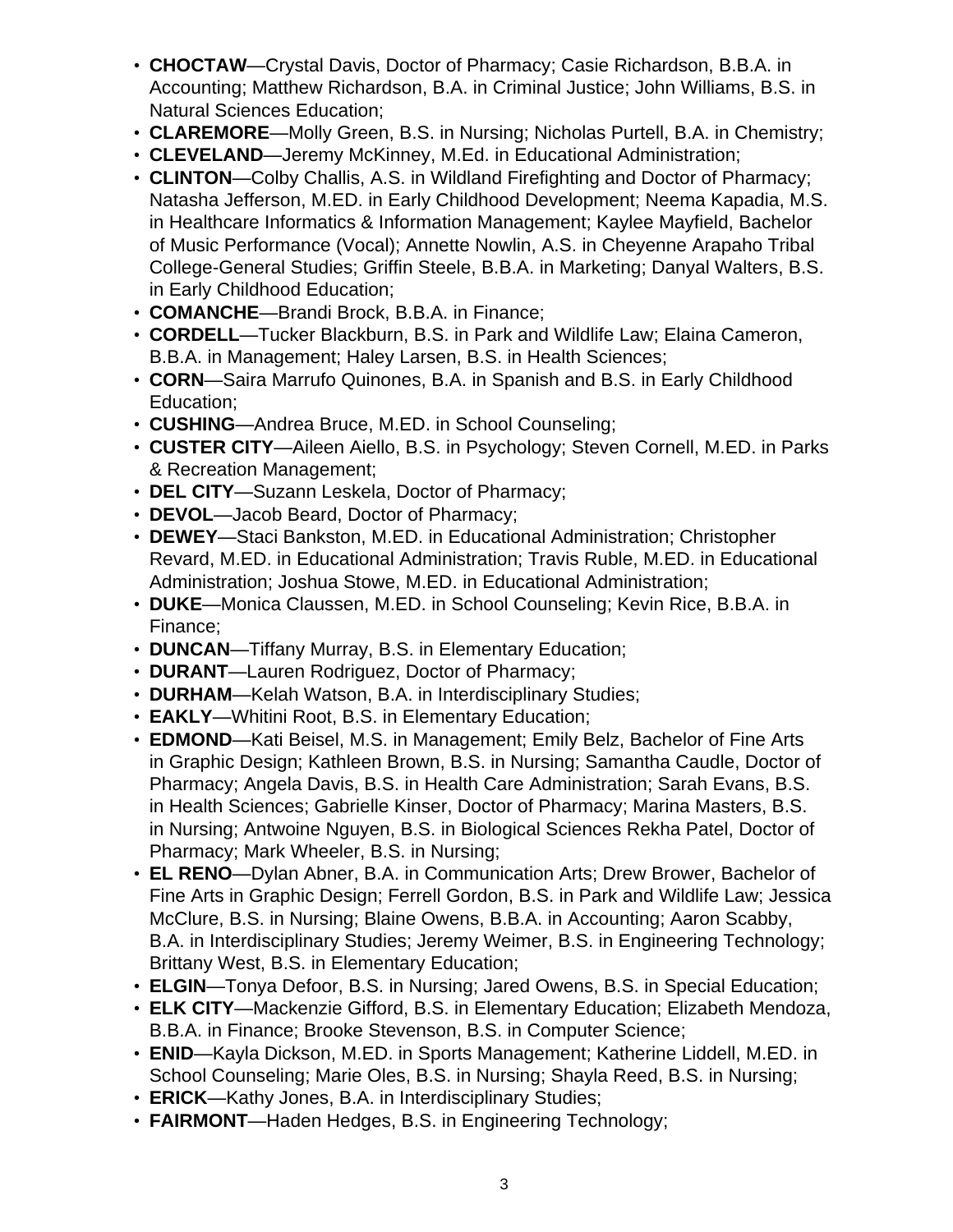- **FAIRVIEW**—Zoey Classen, B.S. in Exercise Science; Jeremy Quimby, B.B.A. in Management;
- **FORT COBB**—Ricardo Gutierrez, A.S. in Wildland Firefighting and B.S. in Park and Wildlife Law; Dason Weaver, B.S. in Exercise Science;
- **FORT GIBSON**—Tiffany Geisler, B.S. in Nursing;
- **FREDERICK**—Stephen Nelms, B.S. in Exercise Science;
- **GRACEMONT**—Steven Scott, B.S. in Engineering Physics;
- **GUTHRIE**—Kerri Blackburn, Bachelor of Music Therapy-Vocal/K;
- **HARRAH**—Kristina Dixon, B.S. in Nursing; Debra Peeples, B.S.in Nursing; Christina Smith, M.S. in Management;
- **HEADRICK**—Marque Mungaven, B.S. in Health Sciences;
- **HINTON**—Sarah Hadrava, B.S. in Early Childhood Education; Constance Stidham, B.S. in Psychology;
- **HOBART**—Brett Barnett, B.S. in Health And Physical Education;
- **HOLLIS**—Logan Daniel, B.A. in Interdisciplinary Studies; Rebecca Dill, B.A. in Communication Arts;
- **HYDRO**—Arlen Giblet, B.S. in Park and Wildlife Law;
- **JONES**—Karch Bullard, A.S. in Wildland Firefighting;
- **KEYES**—Mackenzie Cochran, B.S. in Health Sciences;
- **KIEFER**—Kauli Broadhead, Doctor of Pharmacy;
- **KINGFISHER**—Taylor Holt, B.A. in English;
- **KREMLIN**—Cody Groves, M.ED. in School Psychometrist;
- **LAWTON**—Kelsey Fitzgerald, B.S. in Nursing; Kacoria Lassien, B.S. in Nursing; Shellina Mahoney, M.Ed. in Educational Administration; Lon Pigrum, B.B.A. in Management; Gabriel Winn, M.ED. in Educational Administration;
- **LEEDEY**—Landon Carpenter, B.B.A. in Finance;
- **LINDSAY**—Cash Cooper, M.B.A. in Business Administration;
- **LOOKEBA**—Daylon Hamilton, B.S. in Parks And Recreation; Shelby Hamilton, B.S. in Health Sciences; Michael Meeks II, A.S. in Tribal Administration;
- **MADILL**—Stefan Jones, Doctor of Pharmacy;
- **MANGUM**—Crystal Biddy, B.S. in Psychology;
- **MCALESTER**—Timothy Reid, Doctor of Pharmacy;
- **MOORE**—Ashley Amaireh, B.S. in Nursing; JoeDon Bruno, B.S. in Park and Wildlife Law; Amanda Harness, B.S. in Nursing; John Jordan, B.S. in Nursing; Kelsey Visor, B.S. in Health And Physical Education;
- **MOUNDS**—Autumn Sellers-Caldwell, M.ED. in Educational Administration;
- **MOUNTAIN VIEW**—Cody Farr, B.A. in History Education; Thomas Hooper, B.S. in Engineering Technology;
- **MUSKOGEE**—Robert Scott, B.S. in Nursing;
- **MUSTANG**—Samantha Harvey, B.S. in Nursing; Jordan Pyle, M.ED. in Special Education;
- NORMAN—Megan Abellera, B.S. in Nursing; Ashley Cooper, B.S.in Nursing; Jenifer Fuchs, B.S.in Nursing; Melissa Hopcus, B.S.in Nursing; Paula Rother, B.S.in Nursing; Jason Sanders, M.ED.in Educational Administration;
- OKEENE—Mathew Benham, Doctor of Pharmacy; Calley Lamar, B.A. in Communication Arts;
- **OKLAHOMA CITY**—Abdul Al-Jarrah, Doctor of Pharmacy; Cajun Cox, B.B.A. in Entrepreneurship; Theresa Dang, Doctor of Pharmacy; Ethan Davis, M.ED. in Parks & Recreation Management; Robert Fritz, B.S. in Nursing; Dillon Janz, B.S. in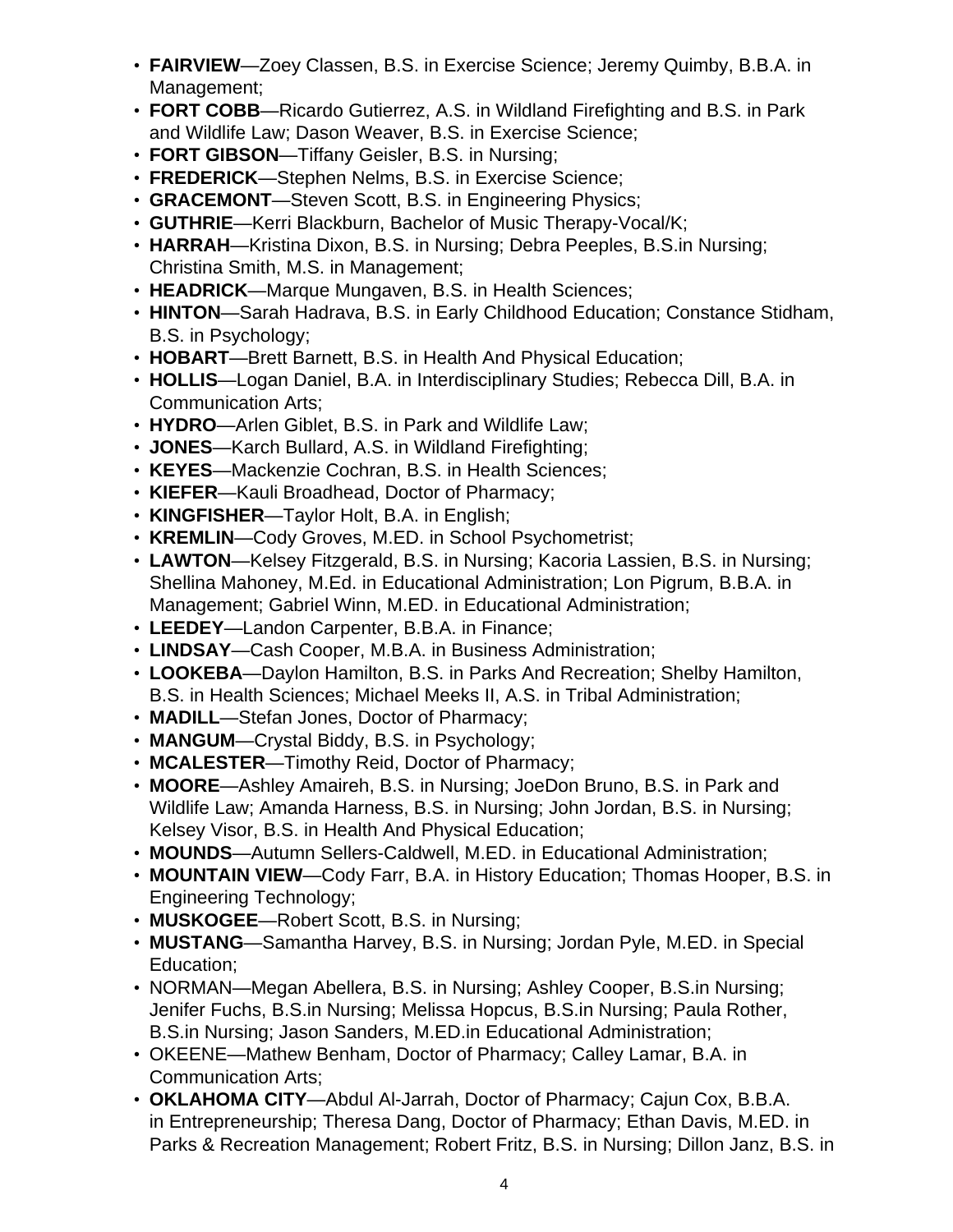Parks And Recreation; Kathy Le, Doctor of Pharmacy; Kevin-Khiem Le, Doctor of Pharmacy; Tina Le, B.S. in Health Sciences; Avery Lee, B.S. in Psychology; Kaylan Liles, M.ED. in School Psychometrist; Whitney Mallett, B.S. in Nursing; Pius Mburu, B.S. in Nursing; Melissa Nguyen, B.S. in Nursing; Quynh Phi, Doctor of Pharmacy; Paige Reihm, B.S. in Early Childhood Education; Ashley Schuster, B.S. in Nursing; Skylar Sever, B.S. in Nursing; Christine Simpson, B.S.in Nursing; Nhu Tran, Doctor of Pharmacy; Allison Truong, B.S. in Health Sciences; Gabriela Velazquez, B.S. in Nursing; Anna Vu, M.B.A. in Business Administration;

- **OWASSO**—Samantha Billings, M.ED. in Special Education;
- **PARK HILL**—Chelsea Harris, B.A. in Chemistry; Andrea Waldrop, B.S. in Nursing;
- **PAULS VALLEY**—James Ely, Doctor of Pharmacy;
- **PIEDMONT**—Rachel Cowan, B.S. in Elementary Education; James Yeargain, B.S. in Industrial Technology;
- **POCASSET**—Jessi Treadaway, B.S. in Exercise Science;
- **PONCA CITY**—Jared Freeman, M.ED. in Educational Administration; Chinnis Lamirand, M.ED. in Educational Administration;
- **PORTER**—Colby Garrett, Doctor of Pharmacy;
- **PRYOR**—Aubree McKinzie, B.S. in Nursing;
- **RED ROCK**—Clayton Kincannon, B.B.A. in Management;
- **SALINA**—Dalton Daniels, B.S. in Industrial Technology;
- **SALLISAW**—Christian Meeks, B.S. in Biomedical Sciences;
- **SAPULPA**—Deborah Wilson, B.S. in Nursing;
- **SAYRE**—Robert Evenson, B.S. in Computer Science;
- **SENTINEL**—Megan Celsor, B.S. in Nursing;
- **SHARON**—Jennifer Nail, B.S. in Early Childhood Education;
- **SHATTUCK**—Kiley Quisenberry, M.ED. in School Psychometrist;
- **SHAWNEE**—Aaron Bushong, B.S. in Natural Sciences Education;
- **SKIATOOK**—Augustus Anderson, A.S. in Wildland Firefighting; Lori Young, M.ED. in School Psychometrist;
- **SNYDER**—Allie Ayers, B.S. in Health Sciences;
- **STILLWATER**—Randa Castleberry, B.S. in Athletic Training;
- **TAHLEQUAH**—Jarrod Edwards, Doctor of Pharmacy;
- **TALOGA**—Donavan Ferguson, M.ED. in Educational Administration;
- **TECUMSEH**—Stephanie Crawley, B.S. in Nursing;
- **TEXHOMA**—Cash Overton, B.A. in Criminal Justice;
- **THOMAS**—Shannon Cagg, B.S. in Organizational Leadership; Amber Frazier, Doctor of Pharmacy;
- **TULSA**—Brian Dao, Doctor of Pharmacy; Charles Morris, B.A. in Communication Arts; Hoa Nguyen, Doctor of Pharmacy; Xuan Diem Nguyen, Doctor of Pharmacy; Todd Nix, Doctor of Pharmacy; Nathan Phillips, B.S. in Nursing; Joshua Ramos, B.A. in Communication Arts; Cody Taylor, B.S. in Parks And Recreation;
- **TUTTLE**—Stacey Gray, M.ED. in Educational Administration; Carisa Shipe, B.S.in Nursing;
- **UNION CITY**—Kelsey Cloyd, B.B.A. in Marketing;
- **WARR ACRES**—Bruna Dalcin Da Cas, M.ED. in Sports Management;
- **WASHINGTON**—Kelci Houck, B.S. in Nursing;
- **WATONGA**—Coriann Hoar, B.S. in Exercise Science;
- **WAUKOMIS**—Amanda Bozell, Doctor of Pharmacy;
- **WAYNE**—Ceri McCaffery, B.B.A. in Management;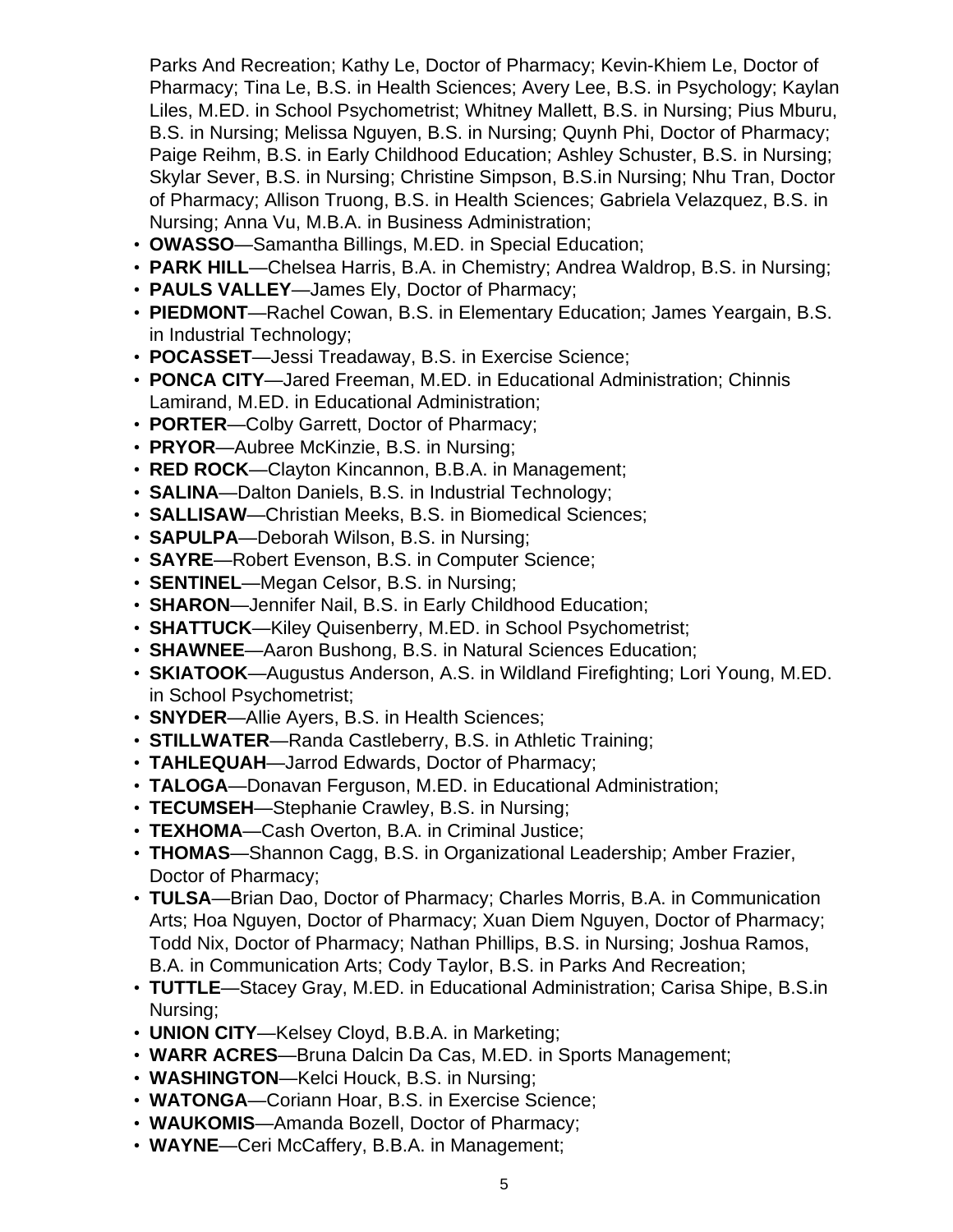- **WAYNOKA**—Dustin Smith, M.ED. in Educational Administration;
- **WEATHERFORD**—Safa Alshareef, B.S. in Computer Science; Rebecca Barnett, B.A. in Communication Arts; Chelsea Bates, B.S, in Exercise Science; Joseph Bowron, M.ED. in Instructional Coaching; Erik Christensen, B.S. in Computer Science; Dalton Day, B.B.A. in. Accounting and B.B.A. in Finance; William DeFehr, B.A. in Interdisciplinary Studies; Jenny Gilbert, M.ED. in School Counseling; Mallory Hankins, B.B.A. in Marketing; Logan Heck, B.S. in Computer Science; Andrea Holgado De Brigueda, M.B.A. in Business Administration; Samantha Howard, B.A. in English; Alison Hughes, B.S. in Psychology; Erika Jones, B.B.A. in Entrepreneurship; Shelby Josey, B.S. in Psychology; Shawna Kelley, B.S. in Elementary Education; Samjhana Kunwar, M.S. in Healthcare Informatics & Information Management; Lucas Little, B.S. in Parks And Recreation; Cale Longhofer, B.S. in Parks And Recreation; Linzi Mackey, B.S. in Nursing; Donell Mathis, M.ED. in School Counseling; Melissa McCoy, Doctor of Pharmacy; Aaron McDonald, B.S. in Organizational Leadership; Morgandee Nix, B.S. in Health Sciences; Candace Owens, B.S. in Parks And Recreation; Joseph Poolaw B.S. in Engineering Technology; Tammy Poolaw, M.ED. in School Counseling; Lauren Robinson, B.S. in Elementary Education; Elisa Rogers, B.B.A in Entrepreneurship; Tia Sauer, M.ED. in Reading Specialist; Melissa Sharry, M.ED. in Reading Specialist; Justin Simpson, B.S. in Park and Wildlife Law; Janet Smith, M.ED. in Elementary Education; Tyler Steinly, B.A. in Communication Arts; Keenen Taylor, M.B.A. in Business Administration; Andrew Willis, B.A. in History Education; Amanyl Zama, B.S. in Health Sciences;
- **WELEETKA**—Garrett Sheneman, Doctor of Pharmacy;
- **WOODWARD**—Eric Luthi, B.B.A in Accounting and B.B.A in. Finance;
- **WYNNEWOOD**—Kaitlin Harrison, Doctor of Pharmacy;
- **YUKON**—Weston Anderson, B.S. in Park and Wildlife Law; Rochelle Barringer, B.S. in Nursing; Shelley Glover, B.S. in Nursing; Justin Martin, M.B.A. in Business Administration; Kara Pippins, B.A. in Interdisciplinary Studies; Zackery Sitton, B.S. in Parks And Recreation; Megan Smith, M.ED. in Reading Specialist; Larenda Thomas, M.ED. in Special Education; Sara Wilkins-Lowder, M.ED. in School Counseling; Annie Zachariah, B.S. in Nursing.

# **OREGON**

• **BEAVERTON**—Whitney Jones. B.S. in Nursing.

## **SOUTH DAKOTA**

• **WHITEWOOD**—Cassie Crowser, B.S. in Exercise Science.

## **TEXAS**

- **ALLEN**—James Chambers, B.S. in Exercise Science;
- **BOYD**—Jessica Drake, B.S. in Early Childhood Education;
- **COMMERCE**—Jeffrey Patel, Doctor of Pharmacy;
- **FRISCO**—Jalen Dorsey, B.A. in Communication Arts;
- **FRITCH**—Tyler Overbay, B.A. in Chemistry;
- **FT. WORTH**—Robert Baker, B.A. in Political Science;